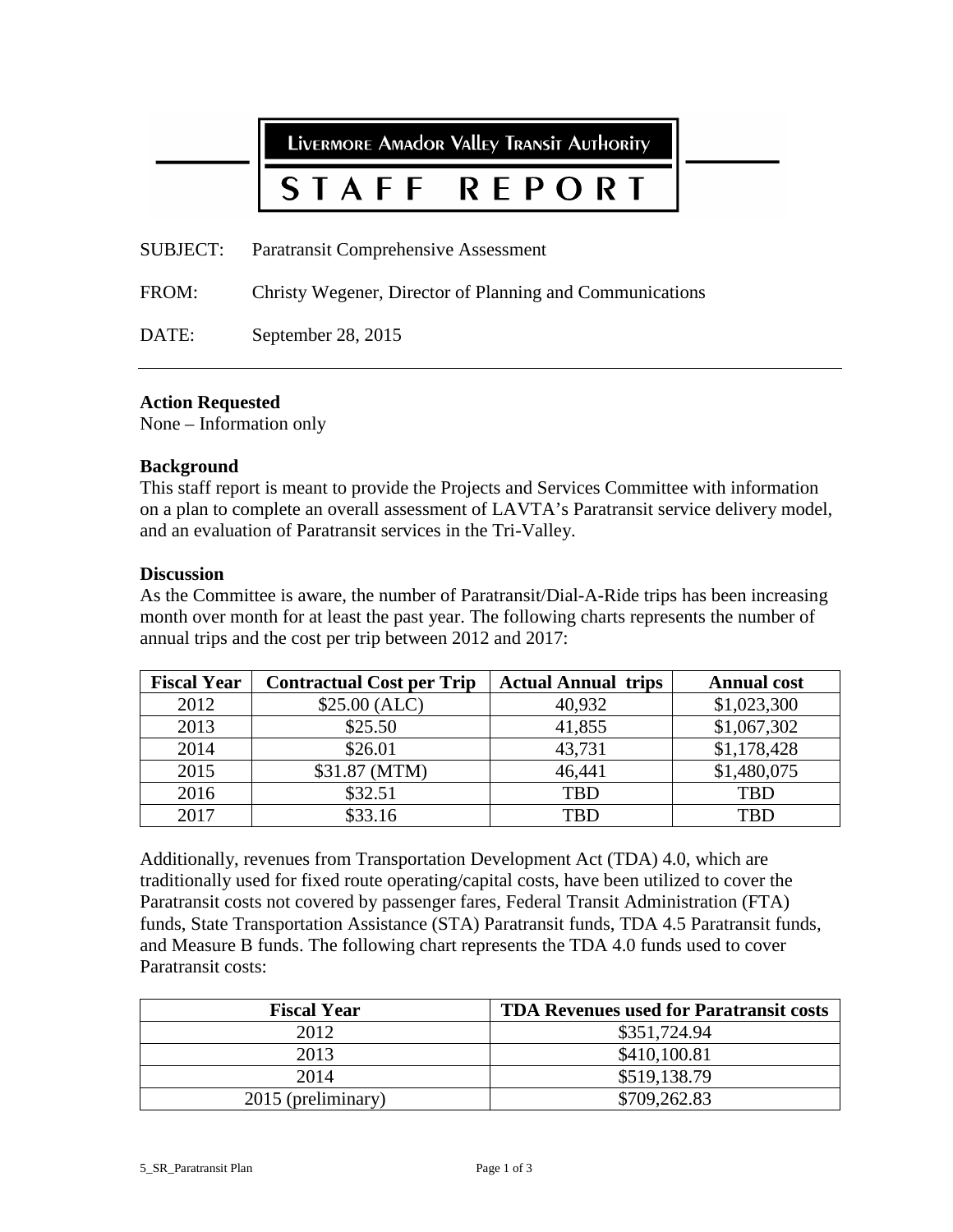Because of the new Measure BB funds expected to be received in FY2016, the TDA 4.0 revenues needed to cover Paratransit costs are expected to be reduced, but not eliminated. Measure BB is expected to provide \$275,133.10 per year in Paratransit operating revenue in FY2016.

In June 2015, Staff presented an information item to the Projects and Services Committee in response to Committee questions about the increase in Paratransit trips (Attachment 1). As the report indicates, there has been a significant increase in the number of Paratransit trips, largely due to group trips provided to social service agencies as well as individual trips provided to dialysis centers.

Moving forward, staff is looking at how to plan for the future and, through discussions with Pleasanton Paratransit Services (PPS), recommends completing a comprehensive assessment of the Paratransit services in the Tri-Valley. This would include an evaluation of existing Paratransit services, market assessment, peer review, community outreach, utilization analysis, ridership forecasts, and recommendations for modifications with a plan for implementation. In addition, the assessment would identify opportunities for collaboration and efficiencies with PPS.

In completing a comprehensive assessment, there are several areas that may be examined for modification. These include but are not limited to:

Service Area: The Americans with Disabilities Act (ADA) requires that complemenary paratransit services be provided no less than ¾ miles from a fixed route bus line. LAVTA's paratransit service area is extended to all the cities in the Tri-Valley, and as far north as San Ramon medical center (Attachment 2), beyond the 3/4 mile boundary of the fixed route system.

Functional Assessments: ADA allows agencies to assess the passenger's ability to utilize (or not utilize) the fixed route bus system based on trip purpose. Currently, LAVTA certifies a passenger as ADA eligible with an application signed by their doctor. However, many other agencies who provide Paratransit service require in-person functional assessments to determine whether a passenger may be eligible to ride fixed route buses for particular trips.

Subscription Trips: ADA does not require that an agency offer subscription trips, which are trips that are scheduled to occur at regular intervals (i.e. once per week) that do not require the customer to call and make a reservation. The majority of the current subscription trips are for adult daycare programs and dialysis. Currently, 54% of LAVTA's monthly paratransit trips are provided via subscription services.

Group Trips: Providing group trips to and from the social service centers and activity sites could be examined.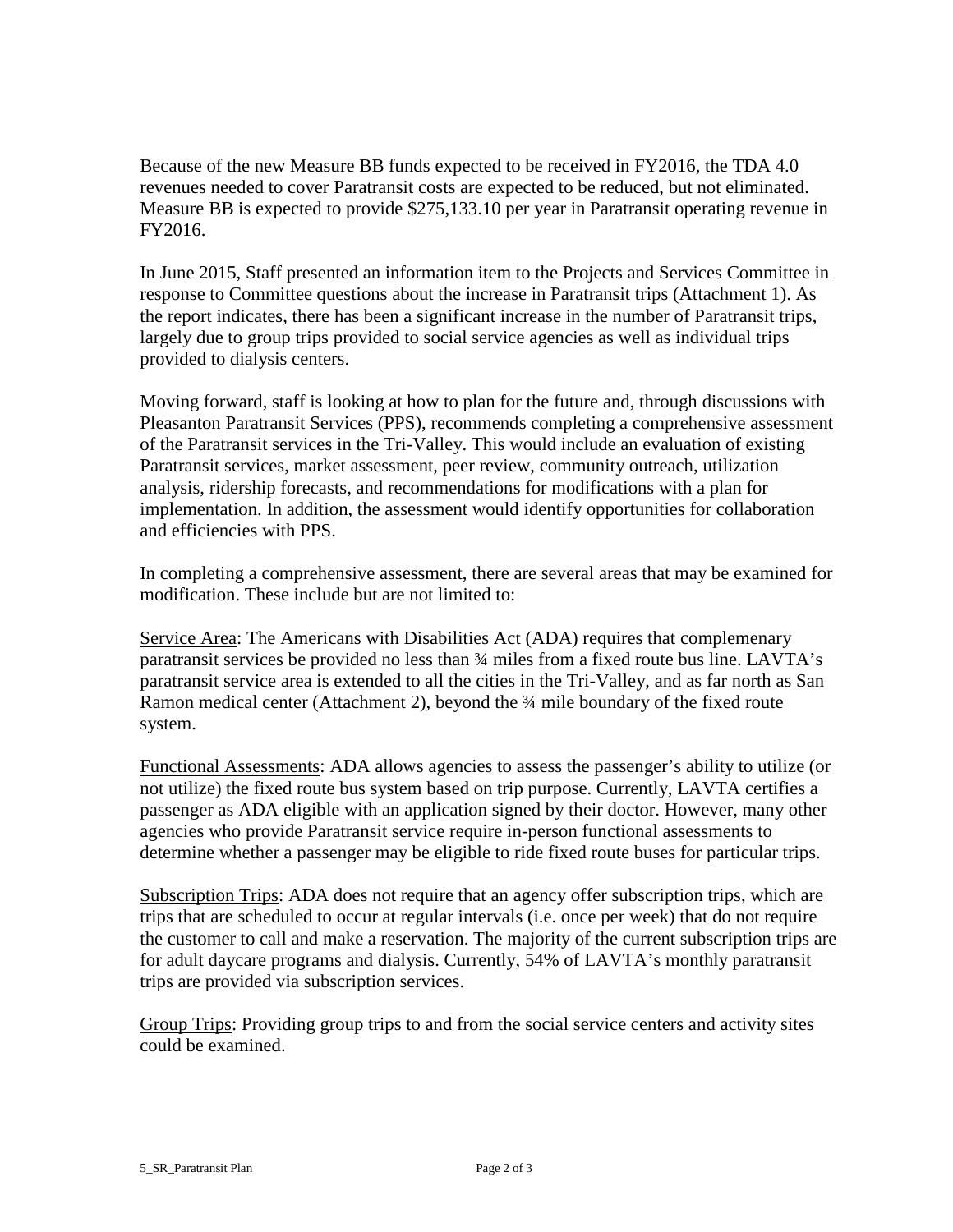Negotiating Pickup Time: Currently, a paratransit trip can be scheduled at any time requested by the passenger and pickups occur within a 30-minute window. ADA allows for an agency to negotiate a pick-up time up to one hour before and after the requested time.

Fare: The current fare to ride Paratransit is \$3.50. ADA allows agencies to charge up to double the base fixed route fare for paratransit trips. LAVTA may want to explore a fare increase for Paratransit trips.

# **Next Steps**

Partnering with PPS, Staff would like to explore grant funding for this project through Sustainable Communities, with a submission deadline of October 30. If the grant is not awarded for the project, staff will explore opportunities through Measure BB-Gap funding.

## **Attachments**

- 1. Staff Report on the Increase in Paratransit Trips (June 2015)
- 2. LAVTA Paratransit Service Area Map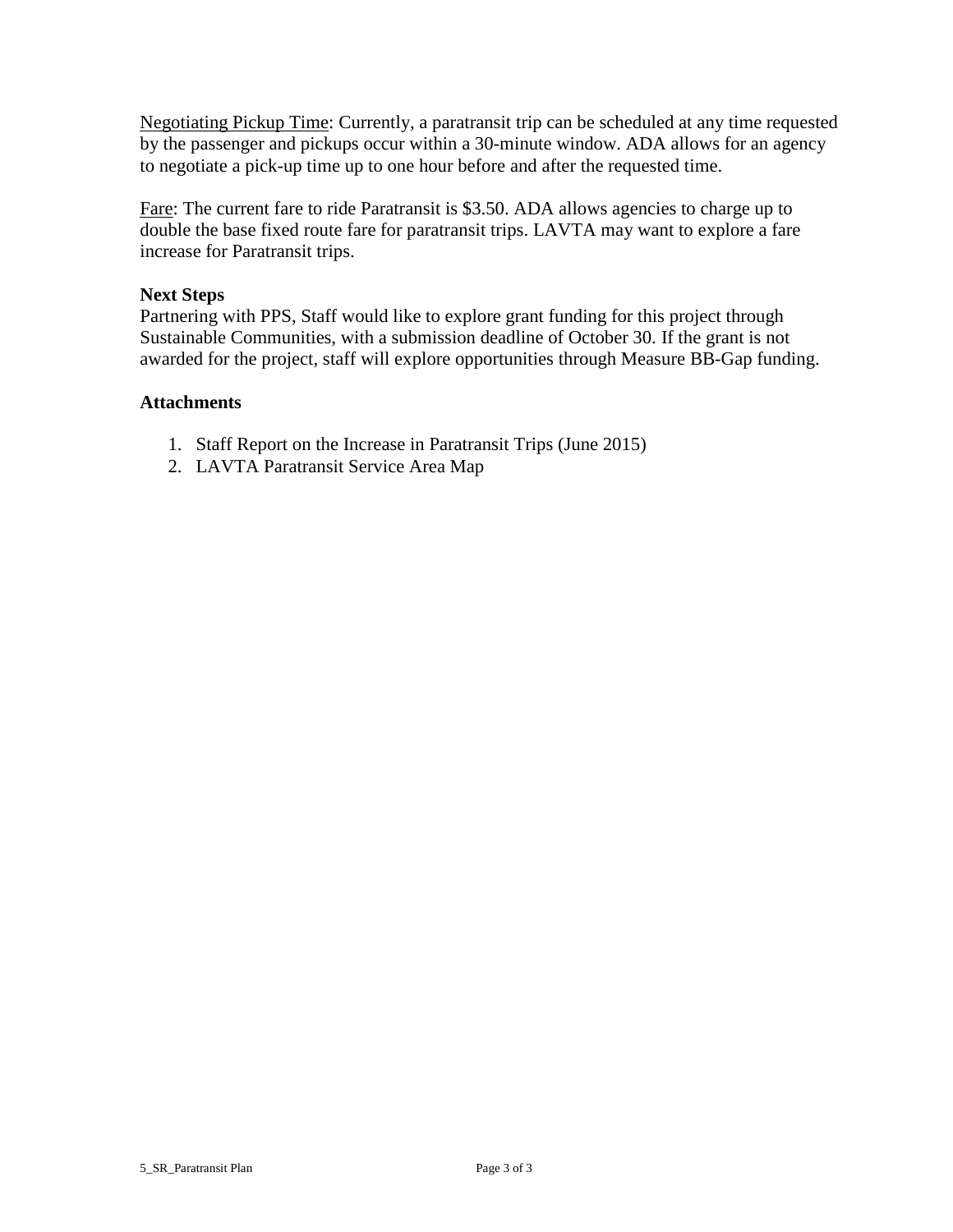LIVERMORE AMAdOR VAllEY TRANSIT AUTHORITY

# STAFF **REPORT**

SUBJECT: ADA Paratransit Ridership Increase Analysis

FROM: Kadri Külm, Paratransit Planner

DATE: June 22, 2015

## **Action Requested**

Information only.

#### **Background**

Over the last few months there has been a noticeable increase in LAVTA's ADA paratransit (Dial-A-Ride) ridership when comparing it to the same months the year prior. Staff has been evaluating this phenomen in more detail.

#### **Discussion**

Staff compared the 11-month period of July 1, 2014 to May 31, 2015, to the same months the fiscal year prior for the number of total one way trips provided as well as the number of total passengers served (see attached chart). Of particular note is the increase in number of passengers between January and May of 2015, which averages more than a 17% increase each month as compared to the same months in the previous year.

Looking further into the ridership increases during these five months, a staff analysis revealed that the destination with the most significant ridership increase was from the "Go Group Program" of Futures Explored, Inc. in Livermore, which is a day program for the developmentally disabled. The total number of rides to this program from January to May 2015 was 1,232 compared to the 514 trips that were provided from January to May, 2014, which represents a 140% increase in rides.

Staff learned through a site visit that program administrators of the Go Group Program were previously providing rides to clients. However, due to a reduction in funding, where now encouraging clients to ride the Wheels ADA paratransit system. Staff will continue meeting with Futures Explored, Inc. to find the most efficient way to transport its clients.

Additionally, staff noted that a significant ridership increase (24.6%) was from Livermore's DaVita dialysis center. Staff is currently reaching out to DaVita to better understand the increases, but notes that other ADA paratransit providers in the region are experiencing similar increases from this company.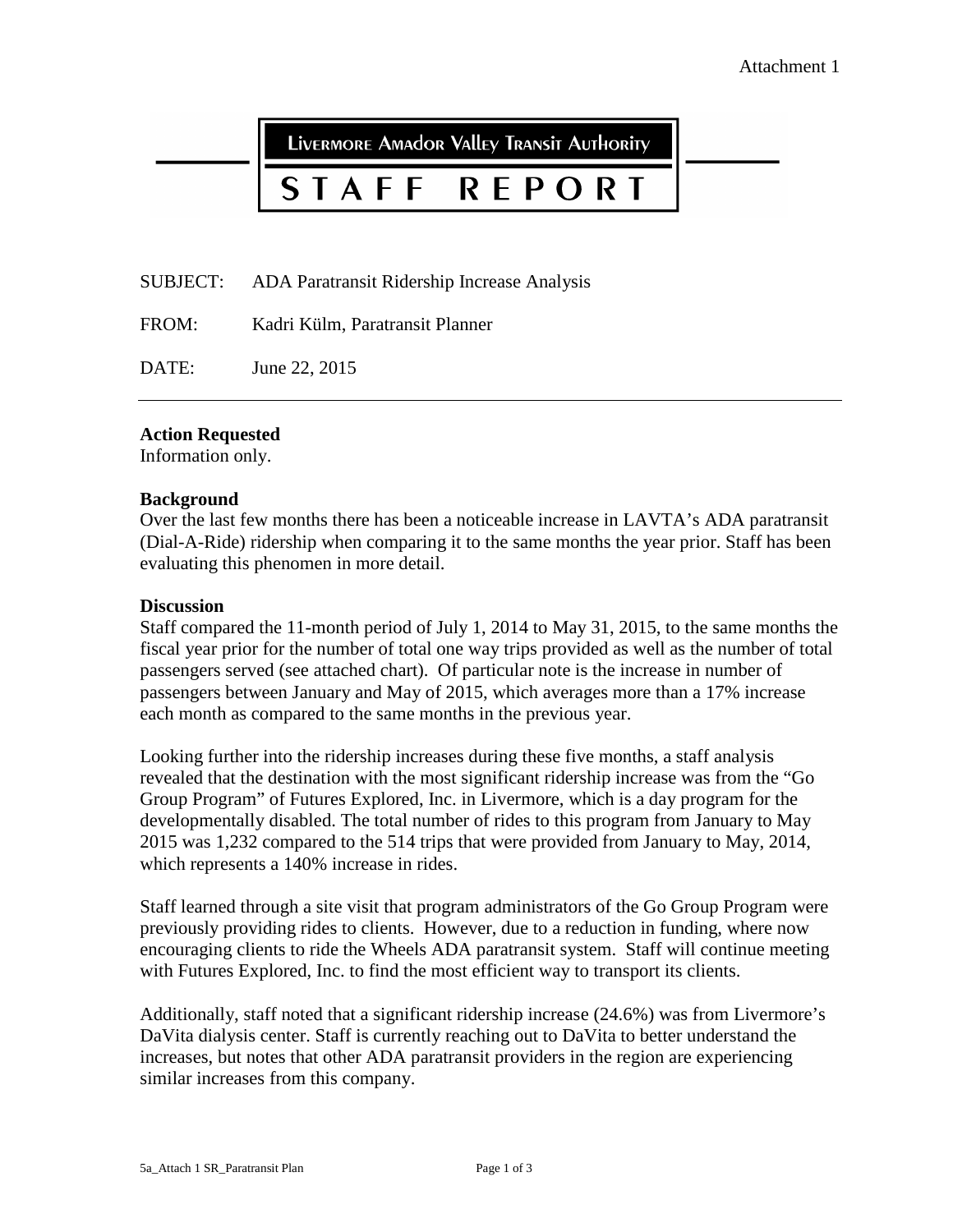# **Recommendation**

Information only.

## Attachments

1. Chart comparing Trips and Ridership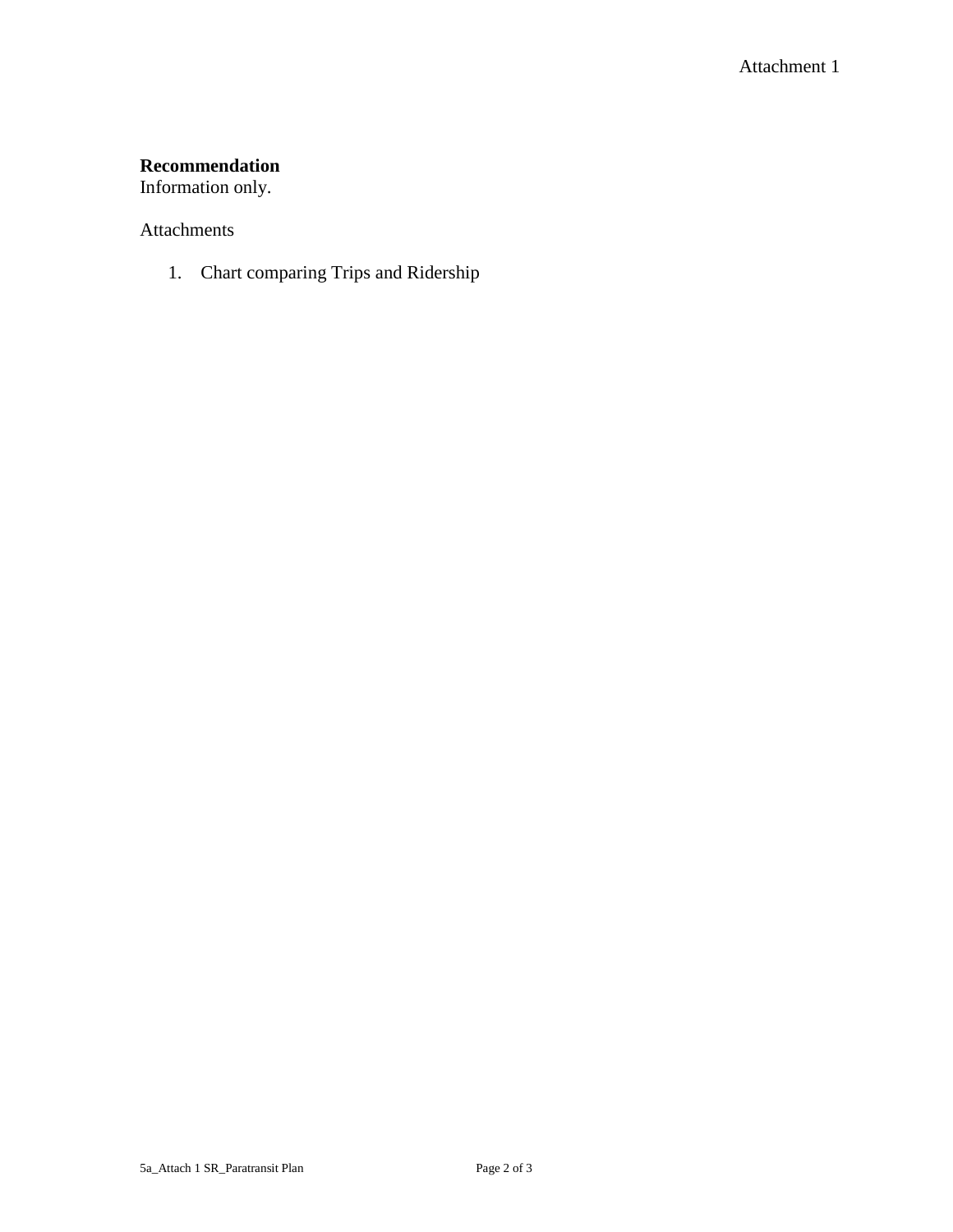# Attachment #1

|                  | # of<br><b>Trips</b><br>FY<br>2015 | # of<br><b>Trips</b><br>FY<br>2014 | % Change<br>from Last<br>Year | # of Total<br>PAX in<br><b>FY2015</b> | # of Total<br>PAX in<br><b>FY2014</b> | % Change<br>from Last<br>Year |
|------------------|------------------------------------|------------------------------------|-------------------------------|---------------------------------------|---------------------------------------|-------------------------------|
| July             | 3,759                              | 3,599                              | 4.45%                         | 4,767                                 | 3,893                                 | 22.45%                        |
| <b>August</b>    | 3,472                              | 3,740                              | $-7.17%$                      | 4,284                                 | 4,047                                 | 5.86%                         |
| <b>September</b> | 3,532                              | 3,539                              | $-0.20%$                      | 4,207                                 | 3,851                                 | 9.24%                         |
| <b>October</b>   | 4,064                              | 3,966                              | 2.47%                         | 4,744                                 | 4,284                                 | 10.74%                        |
| <b>November</b>  | 3,175                              | 3,411                              | $-6.92%$                      | 3,670                                 | 3,707                                 | $-1.00%$                      |
| <b>December</b>  | 3,436                              | 3,473                              | $-1.07%$                      | 4,041                                 | 3,762                                 | 7.42%                         |
| <b>January</b>   | 3,838                              | 3,503                              | 9.56%                         | 4,517                                 | 3,789                                 | 19.21%                        |
| <b>February</b>  | 3,890                              | 3,569                              | 8.99%                         | 4,674                                 | 3,885                                 | 20.31%                        |
| <b>March</b>     | 4,279                              | 3,874                              | 10.45%                        | 5,179                                 | 4,178                                 | 23.96%                        |
| April            | 4,401                              | 4,063                              | 8.32%                         | 5,179                                 | 4,401                                 | 17.68%                        |
| <b>May</b>       | 4,259                              | 3,525                              | 20.82%                        | 4,978                                 | 4,193                                 | 18.72%                        |
| <b>TOTAL:</b>    | 42,105                             | 40,262                             | 4.58%                         | 50,240                                | 43,990                                | 14.21%                        |

# Comparison of Trips and Ridership on Wheels Paratransit Service July 2014 through May 2015